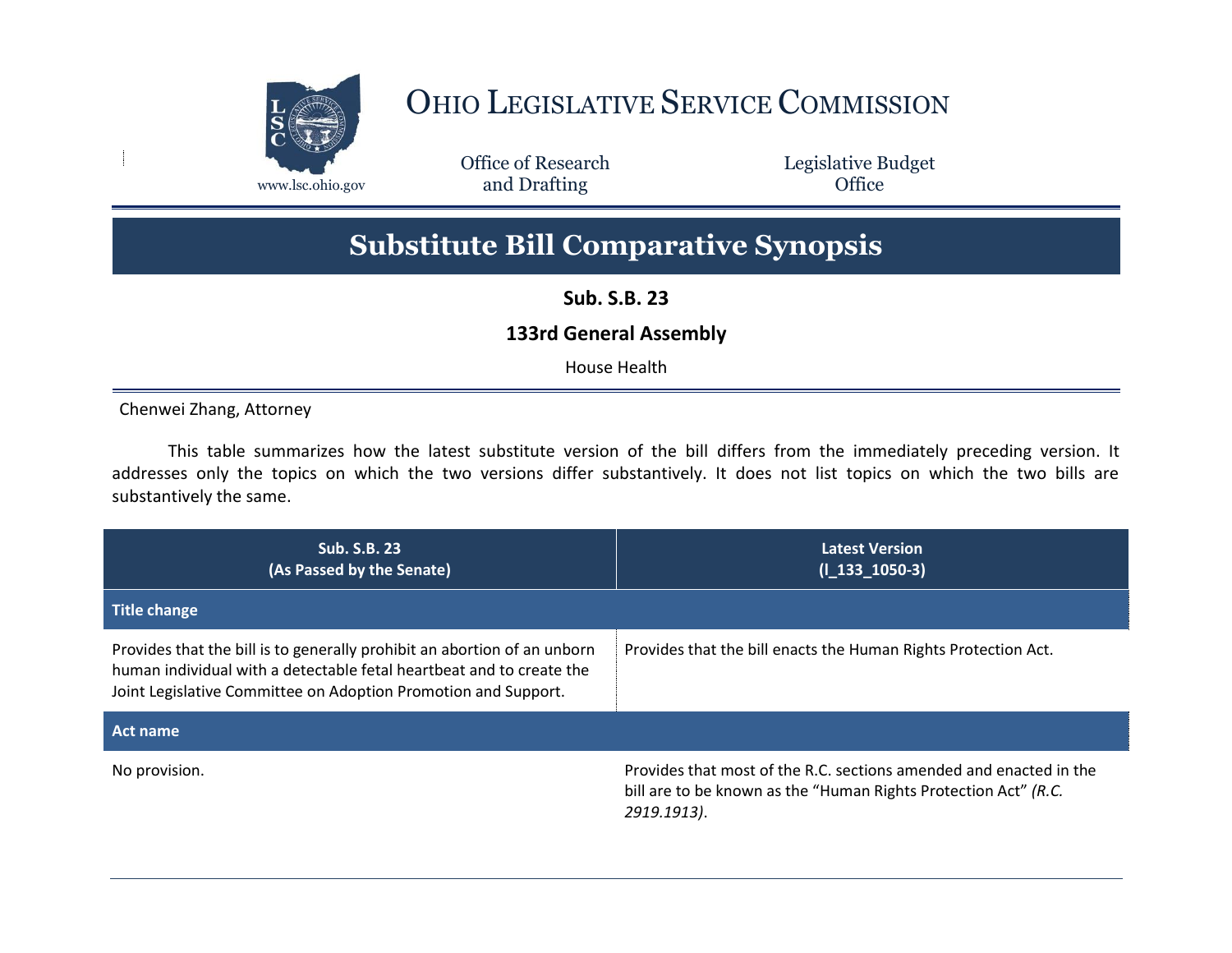| <b>Sub. S.B. 23</b><br>(As Passed by the Senate)                                                                                                                                                                                                                                                                                      | <b>Latest Version</b><br>$(I_133_1050-3)$                                                                                                                                                                                           |
|---------------------------------------------------------------------------------------------------------------------------------------------------------------------------------------------------------------------------------------------------------------------------------------------------------------------------------------|-------------------------------------------------------------------------------------------------------------------------------------------------------------------------------------------------------------------------------------|
| Findings by the General Assembly: legitimate interest                                                                                                                                                                                                                                                                                 |                                                                                                                                                                                                                                     |
| Declares that the General Assembly finds that the state of Ohio has a<br>legitimate interest from the outset of the pregnancy in protecting the<br>health of the woman, and a compelling interest from the outset of the<br>pregnancy in protecting the life of the unborn human individual who<br>may be born (R.C. 2919.191(A)(7)). | Declares that the General Assembly finds that the state of Ohio has a<br>legitimate and important interest from the outset of the pregnancy in<br>protecting the life of an unborn human individual who may be born<br>(Section 3). |
| Findings by the General Assembly: specific experts cited                                                                                                                                                                                                                                                                              |                                                                                                                                                                                                                                     |
| No provision.                                                                                                                                                                                                                                                                                                                         | Declares that the General Assembly finds all of the following:                                                                                                                                                                      |
|                                                                                                                                                                                                                                                                                                                                       | --At fertilization, a human being emerges as a whole, genetically<br>distinct, living human organism and needs only the proper<br>environment to fully develop into a human, according to the American<br>College of Pediatrics.    |
|                                                                                                                                                                                                                                                                                                                                       | --Cardiac activity shows that tissues have come together to form<br>organs and the developing central nervous system signals the heart to<br>autonomically beat, according to Dr. Michael S. Parker, M.D.                           |
|                                                                                                                                                                                                                                                                                                                                       | --When a heartbeat is visualized at seven weeks or less, $911/2$ % will<br>survive the first trimester and 95% of those will deliver live-born<br>infants, according to Dr. Michael S. Parker, M.D.                                 |
|                                                                                                                                                                                                                                                                                                                                       | --After the detection of a fetal heartbeat there is a 95 to 98% certainty<br>that the new life will develop full term, according to Dr. Courtney<br>Slonkosky, M.D.                                                                 |
|                                                                                                                                                                                                                                                                                                                                       | --A human being at an embryonic age and a human being at an adult<br>age are naturally the same, with the only biological differences being<br>due to the differences in maturity, according to Dr. David Fu-Chi Mark,<br>Ph.D.     |
|                                                                                                                                                                                                                                                                                                                                       | (Section 3.)                                                                                                                                                                                                                        |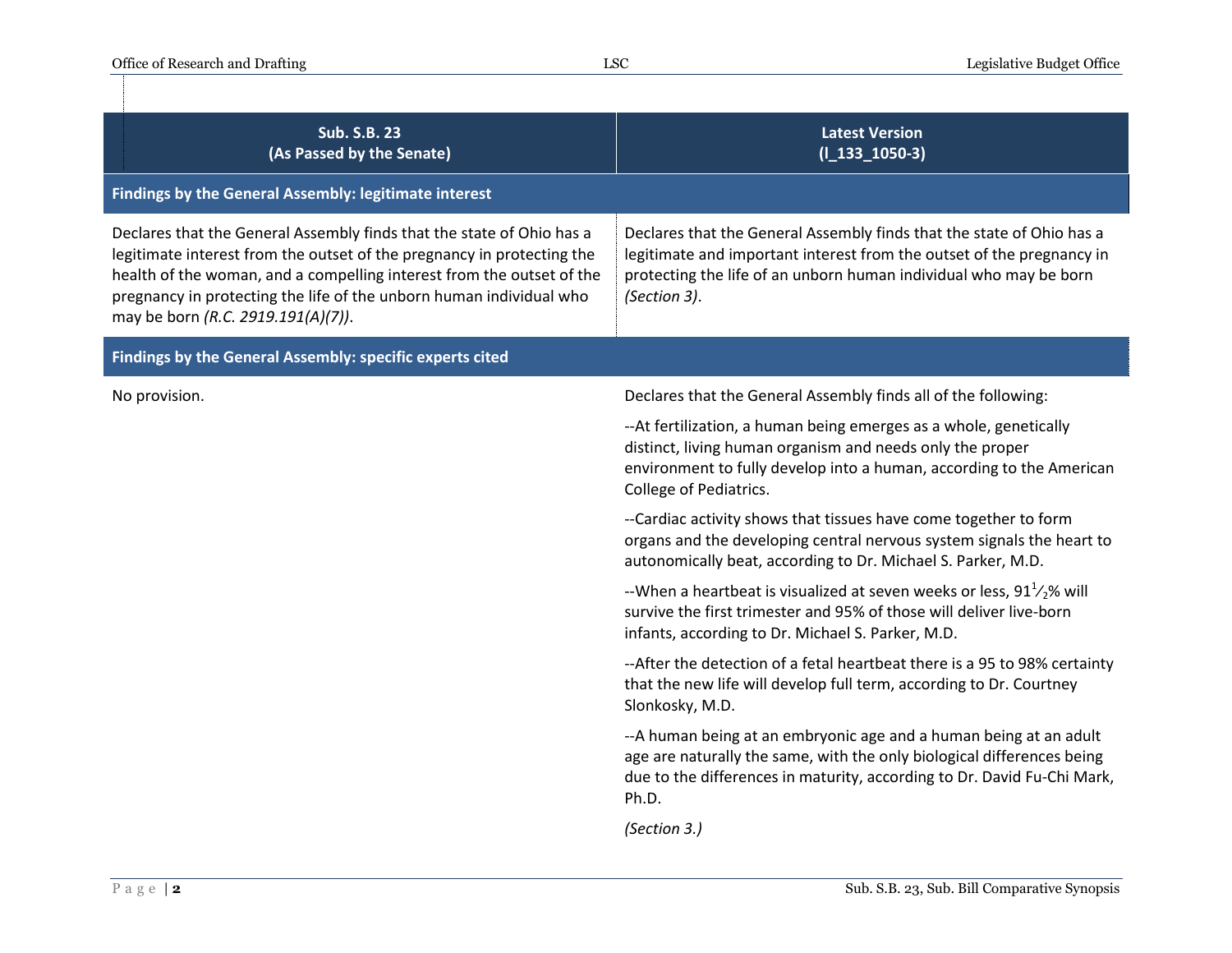| <b>Sub. S.B. 23</b><br>(As Passed by the Senate)                                                                                                                                                                                                                                                                                                                                                                                                                                            | <b>Latest Version</b><br>$(I_133_1050-3)$                                                                                                                                                                                                                                                                                                                                                                                                                  |
|---------------------------------------------------------------------------------------------------------------------------------------------------------------------------------------------------------------------------------------------------------------------------------------------------------------------------------------------------------------------------------------------------------------------------------------------------------------------------------------------|------------------------------------------------------------------------------------------------------------------------------------------------------------------------------------------------------------------------------------------------------------------------------------------------------------------------------------------------------------------------------------------------------------------------------------------------------------|
| Findings by the General Assembly: South Dakota Study                                                                                                                                                                                                                                                                                                                                                                                                                                        |                                                                                                                                                                                                                                                                                                                                                                                                                                                            |
| No provision.                                                                                                                                                                                                                                                                                                                                                                                                                                                                               | States that the General Assembly declares that the report of the South<br>Dakota task force to study abortion, submitted to the Governor and<br>Legislature of South Dakota in December 2005, has contributed greatly<br>to the scientific advancement of determining life, and that the General<br>Assembly has consulted this report, and the expert physician and<br>scientific data contained therein, to contribute to its findings (Section<br>$3$ . |
| Findings by the General Assembly: detection of a fetal heartbeat                                                                                                                                                                                                                                                                                                                                                                                                                            |                                                                                                                                                                                                                                                                                                                                                                                                                                                            |
| Declares that the General Assembly finds that the state of Ohio finds<br>that the detection of a fetal heartbeat can be accomplished through<br>standard medical practices (R.C. 2919.191(A)(9)).                                                                                                                                                                                                                                                                                           | Declares that the General Assembly finds that the state of Ohio finds<br>that the detection of a fetal heartbeat is accomplished through<br>standard medical practices (Section 3).                                                                                                                                                                                                                                                                        |
| Consultation with experts re: online gestational information (R.C. 2317.56(C)(2))                                                                                                                                                                                                                                                                                                                                                                                                           |                                                                                                                                                                                                                                                                                                                                                                                                                                                            |
| Requires the Ohio Department of Health (ODH) to consult with<br>independent experts, such as the experts described in continuing law<br>(these experts are the Ohio State Medical Association and the Ohio<br>section of the American College of Obstetricians and Gynecologists)<br>when producing materials for pregnant women on its website<br>regarding the probable anatomical, and physiological characteristics of<br>a zygote, blastocyte, embryo, or fetus at various gestational | Requires ODH to consult with independent health care experts when<br>producing these materials for pregnant women on its website.                                                                                                                                                                                                                                                                                                                          |

increments.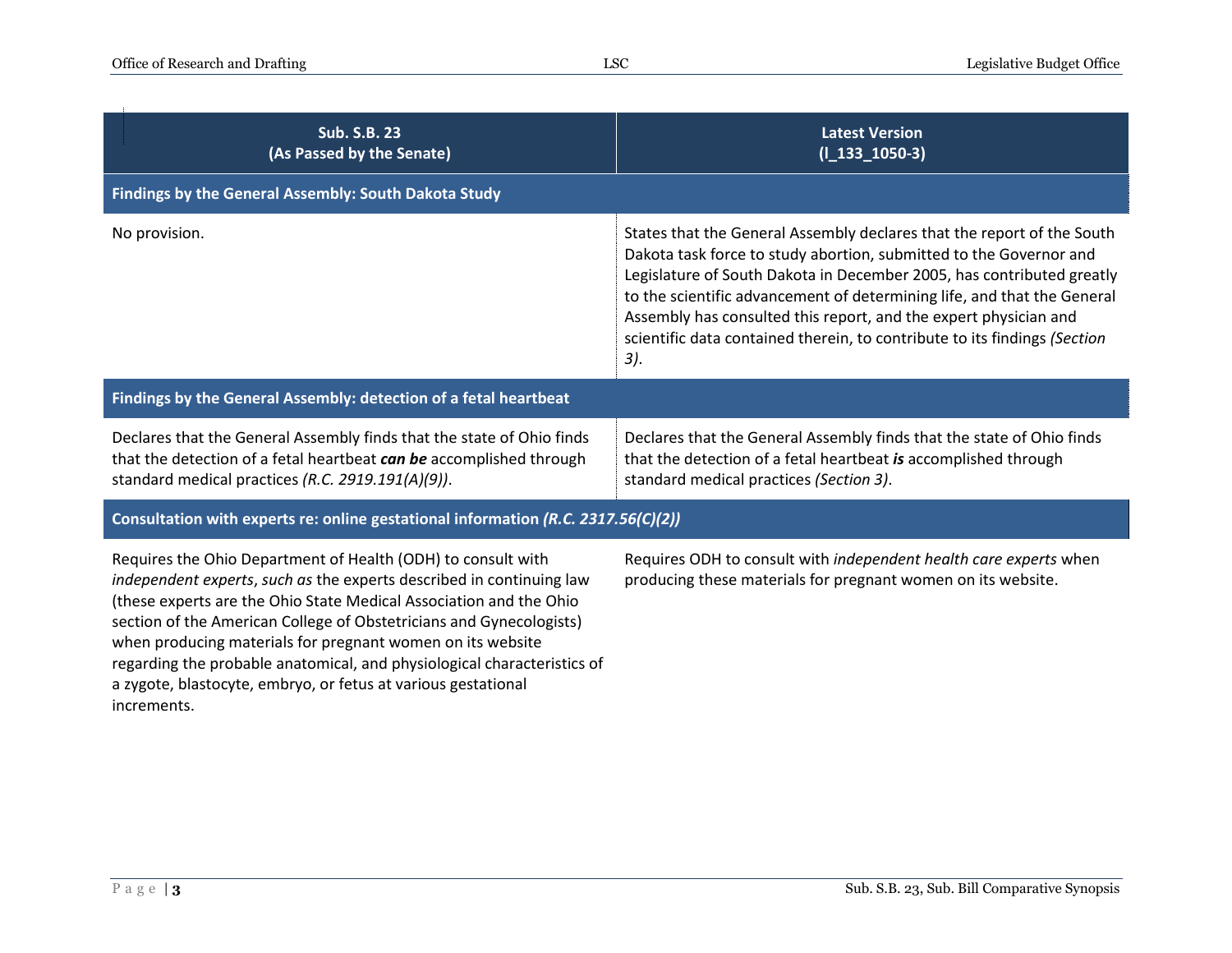| <b>Sub. S.B. 23</b><br>(As Passed by the Senate)                                                                                                                                                 | <b>Latest Version</b><br>$(I_133_1050-3)$                                                                                                                                                                                                                                                 |
|--------------------------------------------------------------------------------------------------------------------------------------------------------------------------------------------------|-------------------------------------------------------------------------------------------------------------------------------------------------------------------------------------------------------------------------------------------------------------------------------------------|
| Amendment to definition of "fetus"                                                                                                                                                               |                                                                                                                                                                                                                                                                                           |
| No provision.                                                                                                                                                                                    | Removes "from the moment of conception" from the existing law<br>definition of fetus (the definition currently states: "the human<br>offspring developing during pregnancy from the moment of conception<br>and includes the embryonic stage of development") (R.C.<br>$2919.19(A)(5)$ ). |
| Roe and Casey triggers for Attorney General actions                                                                                                                                              |                                                                                                                                                                                                                                                                                           |
| Permits the Ohio Attorney General to take certain legal actions<br>provided in the bill if the U.S. Supreme Court overrules Roe v. Wade<br>and Planned Parenthood v. Casey (R.C. 2919.19(B)(2)). | No provision.                                                                                                                                                                                                                                                                             |
| Limitation: only county prosecutor with standing may take actions                                                                                                                                |                                                                                                                                                                                                                                                                                           |
| No provision.                                                                                                                                                                                    | Allows only a county prosecutor, with standing, to take the actions<br>under the bill if the Attorney General fails to do so (R.C. 2919.19(B)(3)).                                                                                                                                        |
| Fetal heartbeat examination rules: mandatory requirement to adopt rules (R.C. 2919.192(B))                                                                                                       |                                                                                                                                                                                                                                                                                           |
| No provision.                                                                                                                                                                                    | Provides that the Director of Health must adopt rules specifying the<br>appropriate methods of performing an examination for the purpose of<br>determining the presence of a fetal heartbeat of an unborn human<br>individual.                                                            |
| Fetal heartbeat examination rules: deadline                                                                                                                                                      |                                                                                                                                                                                                                                                                                           |
| No provision.                                                                                                                                                                                    | Provides that the Director of Health must adopt the fetal heartbeat<br>examination rules not later than 120 days of the effective date of S.B.<br>23 of the $133^{rd}$ General Assembly (R.C. 2919.192(B)).                                                                               |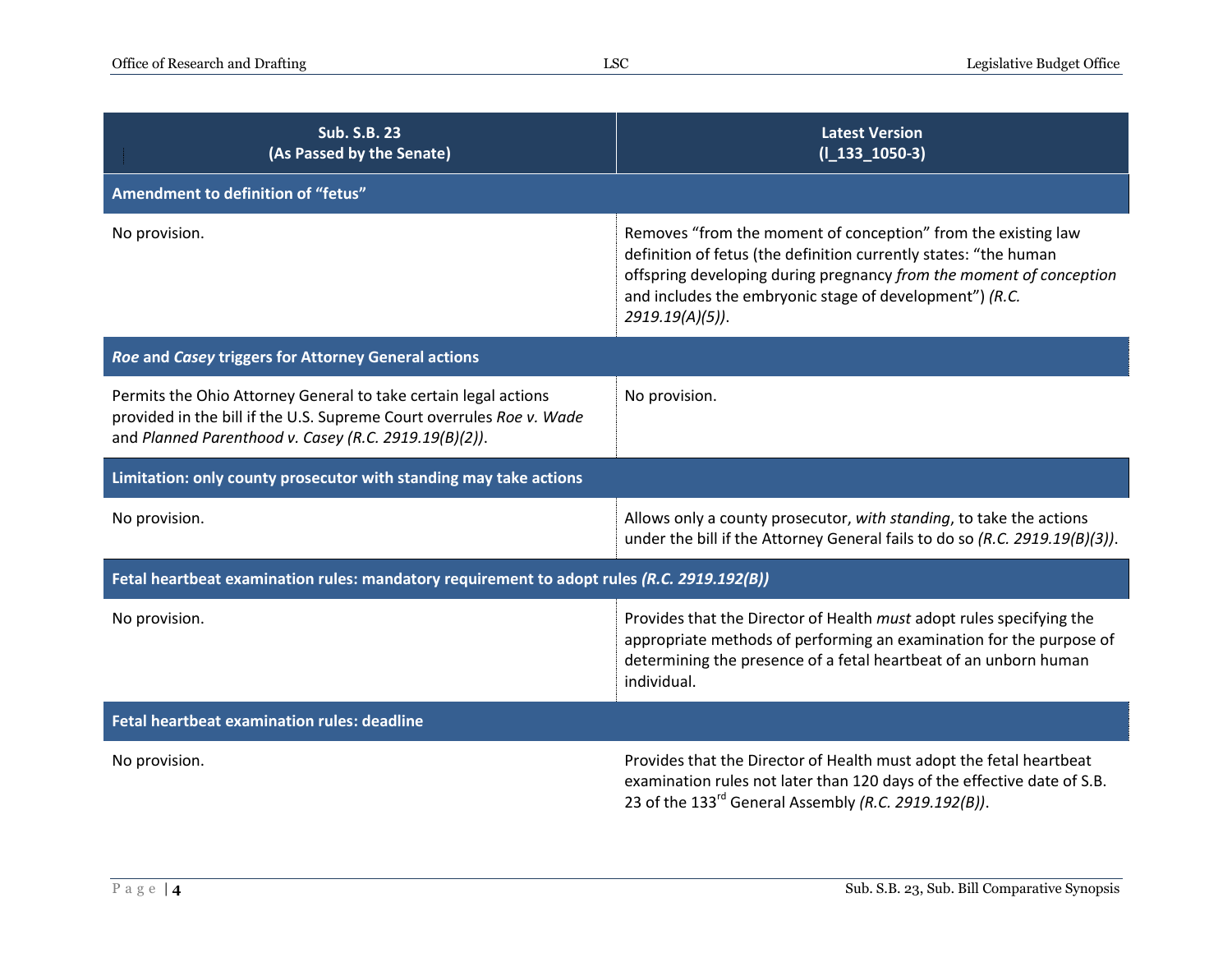| <b>Sub. S.B. 23</b><br>(As Passed by the Senate)                                                                                                                                                                                               | <b>Latest Version</b><br>$(I_133_1050-3)$                                                                                                                                                                                                                                                                                                                                                                                                     |  |
|------------------------------------------------------------------------------------------------------------------------------------------------------------------------------------------------------------------------------------------------|-----------------------------------------------------------------------------------------------------------------------------------------------------------------------------------------------------------------------------------------------------------------------------------------------------------------------------------------------------------------------------------------------------------------------------------------------|--|
| Fetal heartbeat examination rules: transvaginal ultrasound (R.C. 2919.192(B))                                                                                                                                                                  |                                                                                                                                                                                                                                                                                                                                                                                                                                               |  |
| Provides that nothing in the fetal heartbeat examination rules<br>adoption provisions is to be construed as requiring a transvaginal<br>ultrasound.                                                                                            | Repeals an existing law provision that the fetal heartbeat examination<br>rules, if adopted, must require only that an examination must be<br>performed externally. In its place, provides that the rules must not<br>exclude transvaginal ultrasound as a method of detection, nor exclude<br>any other current or new technology procedure, so long as the<br>method, technology, or procedure conforms with standard medical<br>practices. |  |
| Meeting the fetal heartbeat requirement (R.C. 2919.192(C))                                                                                                                                                                                     |                                                                                                                                                                                                                                                                                                                                                                                                                                               |  |
| Provides that a person is not in violation of the requirement to detect<br>a fetal heartbeat if that person has performed an examination for the<br>purpose of determining the presence of a fetal heartbeat of an unborn<br>human individual. | Provides that a person is not in violation of the requirement to detect<br>a fetal heartbeat if that person has performed an examination for the<br>purpose of determining the presence of a fetal heartbeat of an unborn<br>human individual in accordance with rules adopted under this section<br>(see the fetal heartbeat examination rules and the changes described<br>above).                                                          |  |
| Reason for abortion (R.C. 2919.196(A)(1))                                                                                                                                                                                                      |                                                                                                                                                                                                                                                                                                                                                                                                                                               |  |
| Requires that, if the reason for the abortion is to preserve the health of<br>the pregnant woman, the person performing or inducing the abortion<br>must specify as much in a written document.                                                | Requires the same documentation if $a$ reason for the abortion is to<br>preserve the health of the pregnant woman.                                                                                                                                                                                                                                                                                                                            |  |
| Unconstitutionality defense in a wrongful death action: determination made by court of record                                                                                                                                                  |                                                                                                                                                                                                                                                                                                                                                                                                                                               |  |
| No provision.                                                                                                                                                                                                                                  | Provides that a determination of unconstitutionality is a defense to<br>wrongful death action by a woman for the death of her unborn child<br>only if it was a determination made by a court of record (R.C.<br>2919.199(C)).                                                                                                                                                                                                                 |  |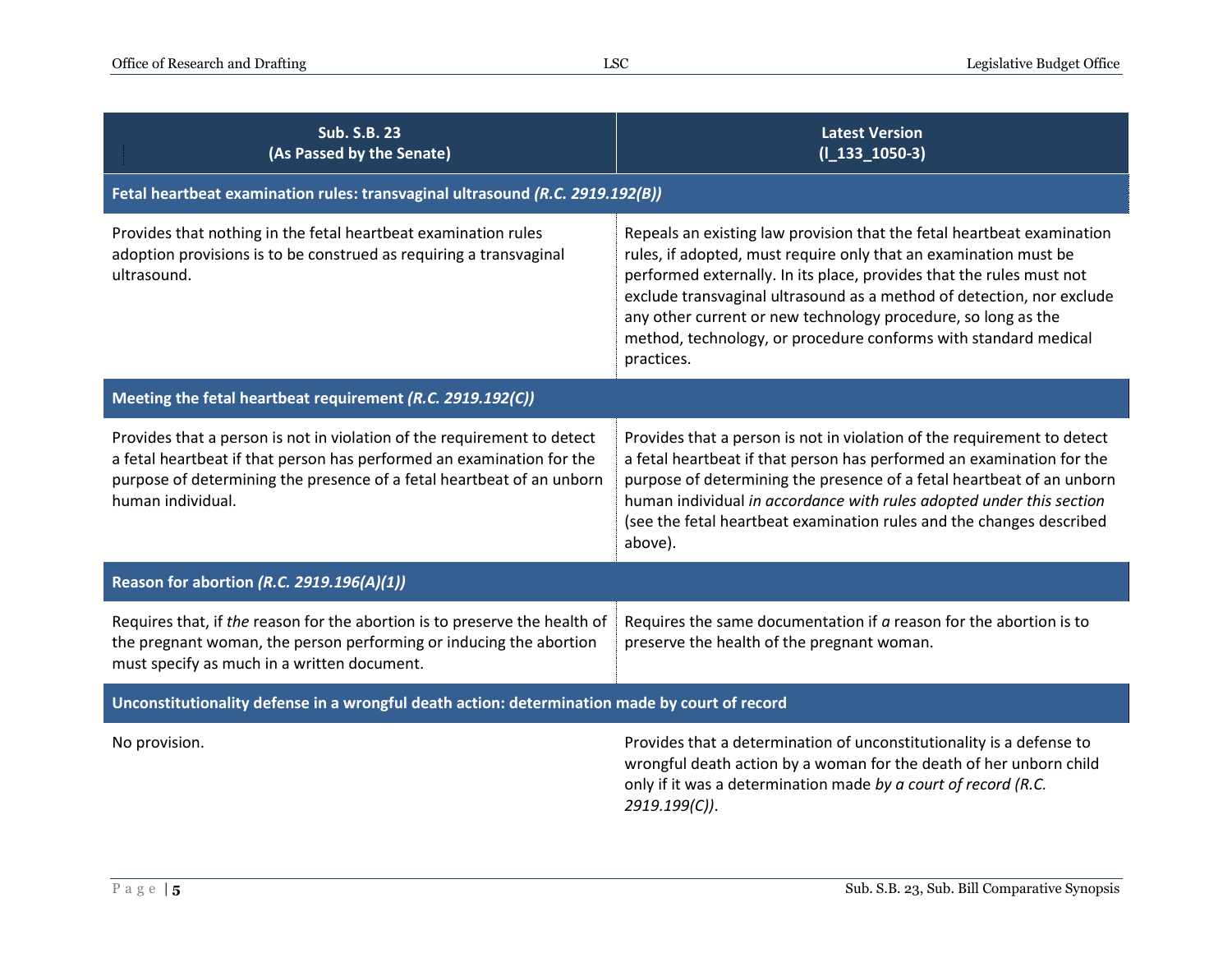| <b>Sub. S.B. 23</b><br>(As Passed by the Senate)                                                                                                                                                                                                                                                                      | <b>Latest Version</b><br>$(I_133_1050-3)$                                                                                                                                                                                                                                     |  |
|-----------------------------------------------------------------------------------------------------------------------------------------------------------------------------------------------------------------------------------------------------------------------------------------------------------------------|-------------------------------------------------------------------------------------------------------------------------------------------------------------------------------------------------------------------------------------------------------------------------------|--|
| Intent of the General Assembly in creating the Joint Legislative Committee on Adoption Promotion and Support                                                                                                                                                                                                          |                                                                                                                                                                                                                                                                               |  |
| States that it is the General Assembly's intent that women whose<br>pregnancies are protected under the bill be informed of available<br>options for adoption, and that the Joint Legislative Committee on<br>Adoption Promotion and Support is created in furtherance of this<br>intent (R.C. 2919.1910(A) and (B)). | States that the Joint Legislative Committee on Adoption Promotion<br>and Support is created to ensure that citizens are informed of available<br>options in this state (R.C. 2919.1910(A)).                                                                                   |  |
| Forfeiture assessed by the State Medical Board                                                                                                                                                                                                                                                                        |                                                                                                                                                                                                                                                                               |  |
| No provision.                                                                                                                                                                                                                                                                                                         | Provides for forfeiture actions against violators of the bill as follows:                                                                                                                                                                                                     |  |
|                                                                                                                                                                                                                                                                                                                       | --Allows the State Medical Board, under the Administrative Procedure<br>Act adjudication requirements, to assess against a person a forfeiture<br>of not more than \$10,000 for each separate violation or failure of a<br>person to comply with the provisions of this bill. |  |
|                                                                                                                                                                                                                                                                                                                       | --Provides that an action to recover a forfeiture must be prosecuted in<br>the name of the state, brought in the Franklin County Court of<br>Common Pleas, and must be commenced and prosecuted by the<br>Attorney General when directed by the State Medical Board.          |  |
|                                                                                                                                                                                                                                                                                                                       | --Requires that money collected by the State Medical Board or<br>recovered in a court action must be paid to the State Treasurer for<br>deposit into the Foster Care and Adoption Initiatives Fund created by<br>the bill.                                                    |  |
|                                                                                                                                                                                                                                                                                                                       | (R.C. 2919.1912.)                                                                                                                                                                                                                                                             |  |